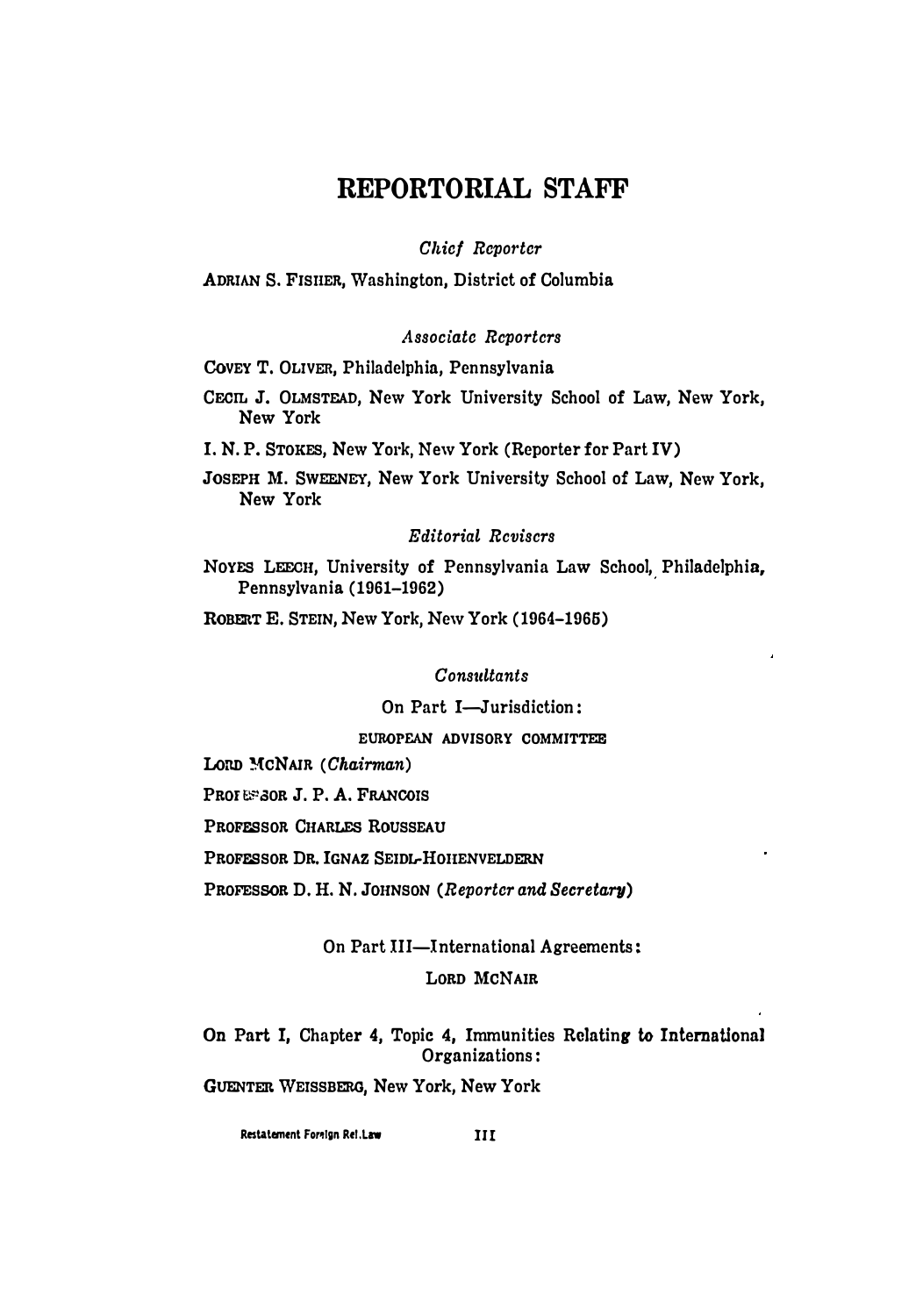### **ADVISORY COMMITTEE**

**ROBERT AMORY, JR., Washington, District of Columbia WILLIAM W. BISHOP, JR., University of Michigan Law School, Ann Arbor, Michigan ROBERT** n. **BOWIE, Cambridge, Massachusetts JOHN G. BUCI-IANAN, Pittsburgh, Pennsylvania HARVEY H. BUNDY, Boston, Massachusetts (Deceased, 1963)**  n. **AMMI CUTTER, Boston, Massachusetts ELI WHITNEY DEBEVOISE, New York, New York EDWIN D. DICKINSON, St. Helena, California (Deceased, 1961) ALWYN V. FREEMAN, Detroit, Michigan GEORGE WINTHROP HAIGHT, New York, New York (as of 1961) LEARNED HAND, New York, New York (Deceased, 1961) JOHN B. HOWARD, New York, New York JAMES N. HYDE, New York, New York (as of 1961) PIIILIP C. JESSUP, New York, New York (to 1961) JOSEPH E. JOHNSON, New York, New York MILTON KATZ, Law School of Harvard University, Cambridge, Massachusetts NICHOLAS DEB. KATZENBACH, Washington, District of Columbia (to 1961) ARCHIBALD KING, Washington, District of Columbia MONROC LEIGH, Washington, District of Columbia**  BRUNSON MACCHESNEY, Northwestern University School of Law, Chi-**1 cago, Illinois ,TOHN J. PARKER, Charlotte, North Carolina (Deceased, 1958)**  <sup>1</sup>**HERMAN PHLEGER, San Francisco, California LOUIS B. SOIIN, Law School of Harvard University, Cambridge, Massa-<br>
<b>A** chusetts (as of 1961) **L chusetts (as of 1961) JOHN Il. STEVENSON, New York, New York JACK B. TATE, Yale Law School, New Haven, Connecticut EX-OFFICIO HARRISON TWEED, New York, New York**  *President, The American Law Institute* **[to May, 1961) NORRIS DARRELL, New York, New York**  *President, The American Law* **Institute HERBERT F. GOODRICH, Philadelphia, Pennsylvania**  *Dfrector, The American Law Institute* **[Deceased, June, 1962) HERBERT WECHSLER, New York, New York**  *Director, The American Law Institute* [as of March, 1963]

#### **ADVISORS TO THE COUNCIL**

**\*JOUNG. BUCHANAN, Pittsburgh, Pennsylvania**

**\*R . .AMMI CUTTER, Boston, Massachusetts**

**WILLIAM L. MARBURY, Baltimore, Maryland**

**EUGENE V. ROSTOW, New Haven, Connecticut**

**\* Also Advisors to the Reporters Reslalemenl Foreign Rel.Law** IV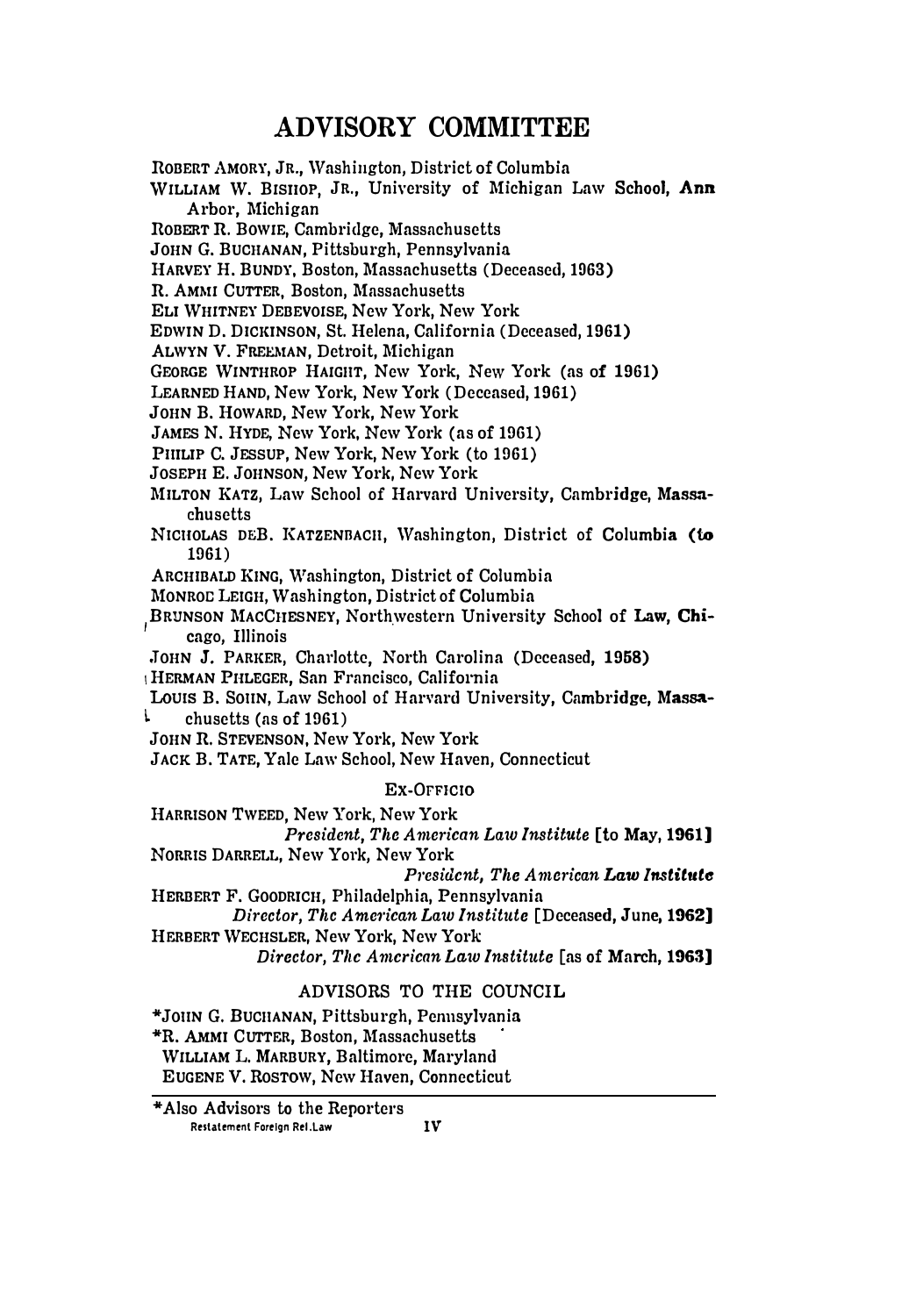# **THE AMERICAN LAW INSTITUTE**

#### **OFFICERS**

*Chairman of the Council* **HARRISON TWEED**

> *President*  **NORRIS DARRELL**

*1st Vice-President*  **WILLIAM** *A.* **SCHNADER** 

*2nd Vice-President*  **R. AMMI CUTTER**

*Treasurer* **BERNARD G. SEGAL** 

*Director*  **HERBERT WECHSLER** 

*Assistant Director*  PAUL A. WOLKIN

**COUNCIL (May 21, 1965)**

| Dillon Anderson  Houston Texas              |  |
|---------------------------------------------|--|
| Francis M. Bird  Atlanta  Georgia           |  |
| Charles D. Breitel  New Yor!:  New York     |  |
| John G. Buchanan Pittsburgh Pennsylvania    |  |
| Howard F. Burns Cleveland Ohio              |  |
| Homer D. Crotty  Los Angeles  California    |  |
|                                             |  |
| Norris Darrell  New York  New York          |  |
| Edward J. Dimock  New York  New York        |  |
| Arthur Dixon Chicago Illinois               |  |
| Gerald F. Flood  Philadelphia  Pennsylvania |  |
| Henry J. Friendly New York New York         |  |
| Edward T. Gignoux  Portland  Maine          |  |
|                                             |  |

**Restatement Foreign Rel.Law**  V